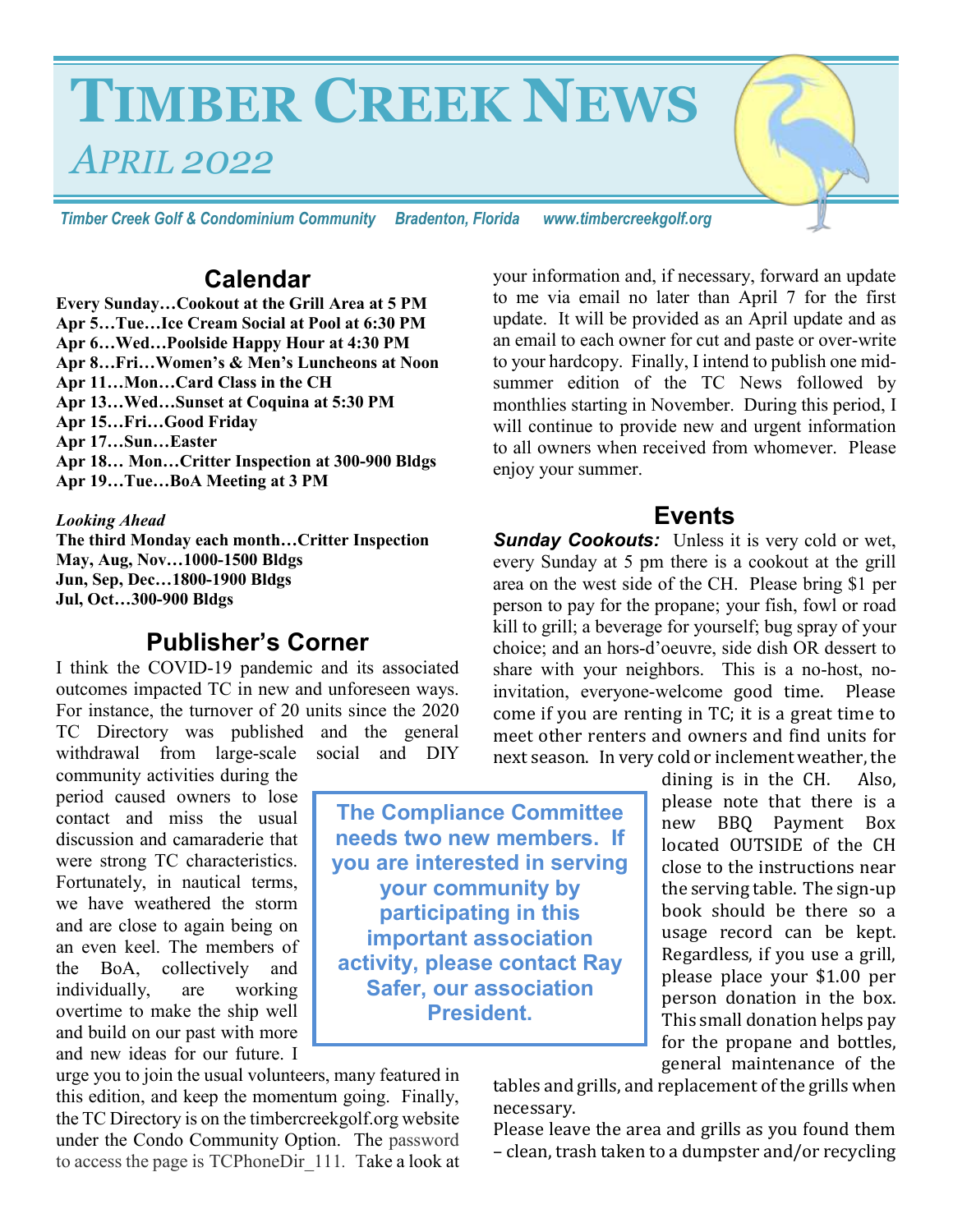container, grills covered, and tools placed under the table in the crafts room. Should you have questions, please contact Mike Mantia at m.mantia@att.net or 941-792-7487 or Bob Long at rg.long@gmail.com or 941-794-6715.

*Ice Cream Social:* Weather permitting, this social get-together is sponsored by the social committee to celebrate all our volunteers – now and future. It is planned for Tuesday, April 5, starting at 6:30 pm outside of the CH on the pool deck. Everyone is welcome, please bring your own beverage, and ice cream appetite. Our hosts are Diane Safer, Marti Molloy, and Barbara Muller.

**Poolside Happy Hour:** This social get-together sponsored by the social committee is planned for Wednesday, April 6, at 4:30 pm. Bring an hors d'oeuvre to share and a beverage for yourself.

*Women's and Men's Luncheons:* These luncheons are planned for Friday, April 8, at noon at their respective venues. The women's luncheon will

be at The Bradenton Yacht Club. The soup, salad and entrée buffet is \$19.00, including tax and gratuity. Drinks must be paid by credit card at the luncheon. Sign-up sheets will be posted on the Social Committee BB. Our hosts are Diane Sullo and Joyce Tevald. The men's luncheon will return to Clancy's outside Tiki bar. *All Occasion Card Class:*

Learn to create three "All Occasion" cards with Joyce Adams on Monday, April 11, at the CH. Two sessions will be offered - at 12:45 pm or 3:00 pm. At the class, you will be able to choose from 4 different designs. A fee of \$7 covers the cost for all supplies needed, plus envelopes. The class is designed to lead you through all the necessary steps to make beautiful cards. No experience is necessary, however, PLEASE RSVP by April 9, to include signing up for the time slot you prefer on the BB in the CH. Contact Joyce at 517-317-2304 or curjoy2@gmail.com with any questions.

**Sunset at Coquina Beach:** Meet at the south parking lot on Wednesday, April 13, starting at 5:30 pm. Bring your chairs, food and beverage*.*

*Critter Inspection 300 - 900 Buildings:* On Monday, April 18, 9 to 11 am. Please ensure that ALL KEYS required to enter your unit are on file at the association office. This is especially true for new owners so you will not have to be tracked down to keep our Florida critters at bay. Please contact Marian Srader, VP-Buildings, should you have questions regarding these quarterly inspections and sprayings performed by Ray Thorburn (239-945-1234) of Florida Environmental as well as an association member or employee. This is a great time to ask questions from a real expert about Florida critters how to track them down and keep them out of the cookie jar and attic.

**BoA Meeting:** On Tuesday, April 19, in the CH at 3 PM. The agenda will be posted on the association and building bulletin boards.

# **Did You Know?**

*The Social Committee and Special Events:*  The Sunday afternoon BBQs, the Valentine's Day & Get Rich Quick Super Bowl Party, the luncheons, the Chili Dinner, the Pancake Breakfast, the poolside

**Please slow down when driving or biking in TC. The speed limit is 15 mph or slower – in the presence of other vehicles, persons, or animals. If possible, please bike and walk your pet on the side of the road farthest from parked vehicles.**

happy hours, the Saturday Coffees, the Nine-N-Dines, and TC recurring sports activities were all great successes due to the efforts of many volunteers. Volunteers - who have the ideas and carry them through the planning process as well as helping to clean-up and putting the chairs and tables away. Congratulations to you and, if you haven't volunteered to date, please join with a present

volunteer to understand what needs to be done and continue the tradition. Also, plan to celebrate good works accomplished and planned at the Ice Cream Social on April 5.

*Caring For Your Unit:* If you are a unit owner you are responsible for your unit, even while on a short or extended vacation. It is a good idea to have a friend or to hire someone to inspect your unit at least monthly. Many insurance companies require it, so it is also smart to keep a record of the date of the inspection and your unit must be on the lookout for their signatures – droppings, grey hair balls, etc. If any of these are noticed, please quickly notify Ray Safer or Marian Srader (VP-Buildings). Additionally, don't forget the usual recommendations: empty your refrigeratorfreezer of perishable items in case there is a power outage; turn the ice maker OFF; set your humidistat at about 60% and the air conditioner on Cool at 80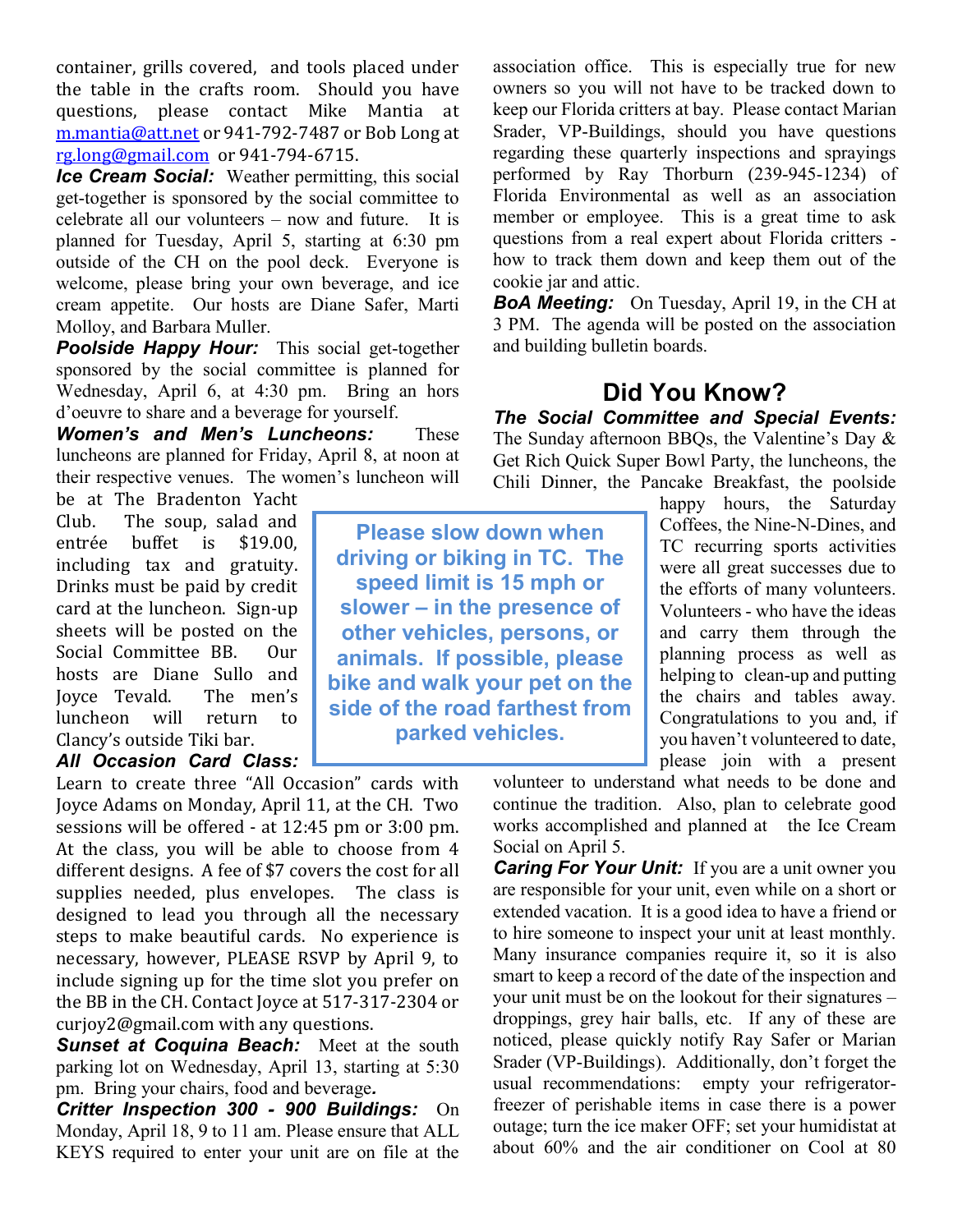degrees; turn the water heater OFF; add a half-cup of Clorox to the toilet bowls and cover each bowl with plastic wrap to keep air out and mold from forming; turn the water OFF at the outside valve. If you are only away for a short time and leave food in the freezer, it is a good idea to fill a cup of water half full, freeze it and place a nickel on the frozen liquid. You will then know if the freezer was off while you were away and hence, you should discard the frozen items. Also, take these precautions contained in the TC Emergency Guide of July 2018 - Residents are asked to place any exterior items they may have at their building in their unit or storage area, such as hoses, decorative figures, flower pots, flags, benches, mats, etc. – anything that can be blown around by high winds and cause damage or clutter that will make the cleanup more difficult. Remove all items from inside your privacy fence; it is NOT a storage area.

**Pool Deck Painting:** The first coat of paint was applied quickly in February due to the many volunteers and a nice day. A second and final coat of paint needs to be applied. Bob Long is again asking for volunteers for a day in April – to be determined by the weather forecast. Please contact Bob at 941-794- 6715 or rg.long@gmail.com and let him know you plan to help.

*Help the Manatee Food Bank:* This is a great idea suggested by Anne Marie Crawley. If you are about to depart TC for the summer or even a shorter period please consider donating unopened, boxed or canned food (not expired) to the Manatee Food Bank. Please bring items to the CH anytime during April and leave them on the table in the library area. Of course, those who are not traveling and/or permeant residents are welcome to join in this effort. Neighbors helping neighbors is a great way to share kindness and good will in our larger community. For further information please contact Claudia Burke at 941-666-8825 or burkecl2001@yahoo.com.

*There Is an Architectural Review Committee (ARC):* ARC members are here to assist you. We would like to remind TC owners, especially our new owners, about certain guidelines when making interior (flooring) and exterior (window and door) improvements. One such improvement is using the proper vapor barrier and sealer under new floor coverings, and also sound mitigation underlayment on upper floors. These improvements will be a long term benefit to your unit when done in accordance with Florida

Building Code. These materials are part of that code; your contractor should know this and be aware of all current codes.

There is an approved color pallet for exterior doors in TC and owners must keep in mind that replacement of windows, entry doors and screen/storm doors are to conform to the styles and color approved in the existing Architectural Guide. The color pallet is in Appendix C to the ARC Guide dated Mar 2019 (version 7.6). The colors and Sherwin-Williams paint ID numbers are there. Also, keep in mind that construction debris, such as old floor coverings, shower doors, tile, trim, cabinets, cardboard boxes, toilets, etc., should NOT be disposed of in condo dumpsters. Your contractor should haul these off site.

If you have any questions regarding your planned improvements, give any one of us a call and we will get the answer for you along with the Architectural Review form that should be submitted before work begins. Thanks, your Architectural Review Committee - Kerry Hawes (270-316-4668), Anne Marie Crawley (608-320-9733), and Bob Long (941-794-6715).

*DIY On the Golf Course:* Kudos to Don Aitken and Bob Long for refurbishing and painting the side





rails of the two bridges on the golf course. Of course, this happened before Don had major heart surgery. He's back at TC receiving the best care possible from Nurse Leslie and resting in his new super chair. Thank you Tom Richardson for the photos.

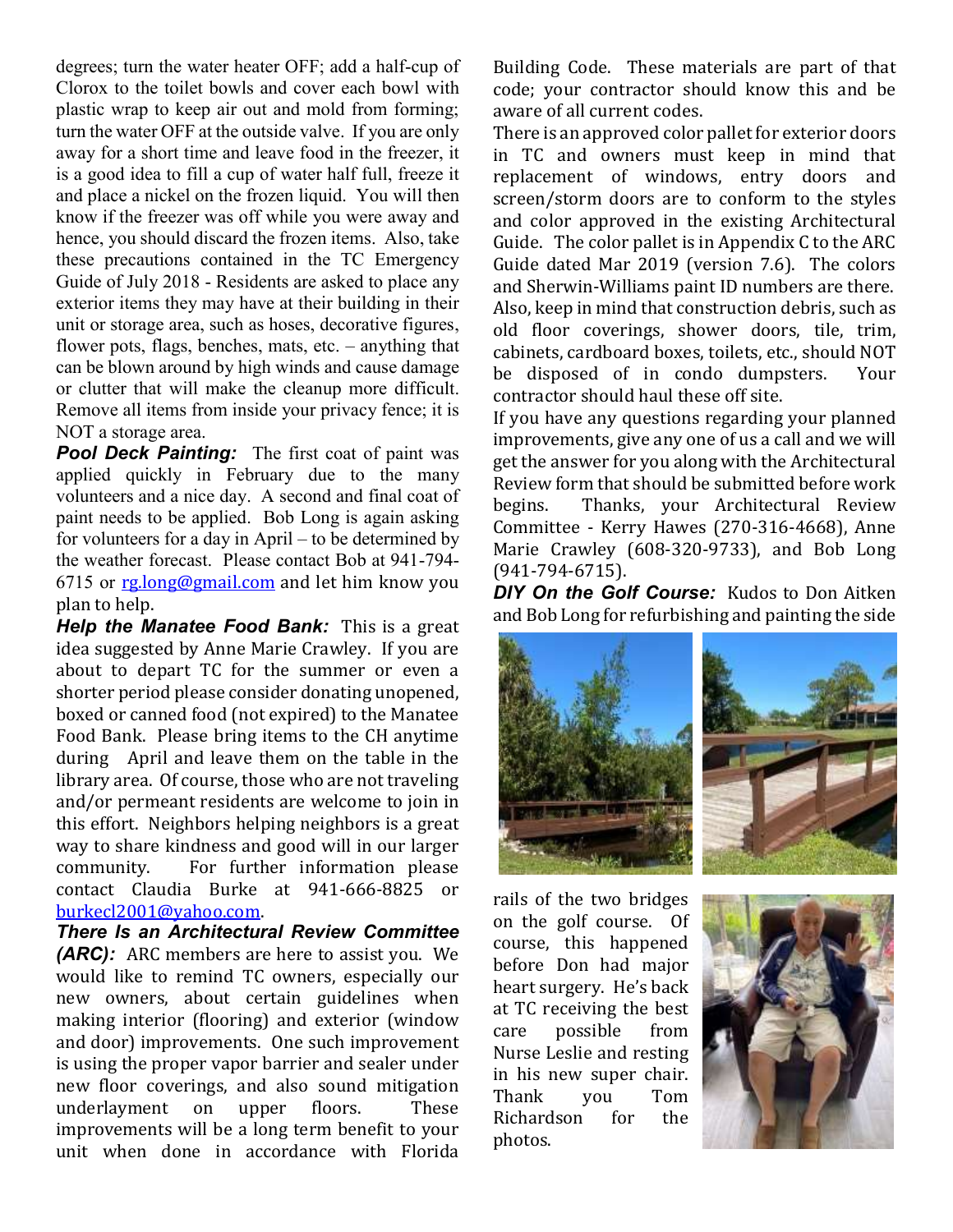# **Sports**

*Our Newest Player:* Peyton is 3 years young. He



played a round of golf at TC with his mother and he says he loves our course and that he can't wait to play it regularly. If you see Peyton and mom, please say hello and ask them to bring their friends. His family recently moved to Bradenton from chilly Chicago. Photo by Tom Richardson.

*TC Golf Leagues Finale:*The ladies league finished play on March 22. Winner of low gross was Sheila Koski and the winner of low net was Marilyn Baiz. Play will continue on Tuesdays, so please join us at 8 am at the CH. The men's league completed its season with Dave Stewart winning the championship. Steve Saltmarsh was the low net winner. The league will reconvene in November. Thanks to Maggie Stewart and Jim Spangberg for managing the leagues this year.

## **Potpourri**

*TripAdvisor and Facebook:* Thanks for promoting TC on the TripAdvisor website.Please continue to use the link from the TC website to TripAdvisor to easily enter great comments about your experience at TC or on the TC golf course. Also, consider "friending" the TC Golf Course on Facebook. *The TC Golf Website:* There are two special pages on the timbercreekgolf.org website dedicated to advertise units for sale or for rent. This is a free service to our community, but it is important to keep it up to date and accurate. Please contact Jackie Marti  $(651-795-1181$  or jackie7marti@gmail.com) and provide information concerning your unit. And, please do not forget to advise her when your unit is sold. The latest TC Social and Activities Calendars are also found on this website and on the pinnaclecam.com website using the nabrnetwork link.

**Pet Owners:** Please pick up after your pet – always! A hint: When first leaving your unit tie extra poop bags, in bright colors, onto Fido's collar or leash in view of all to see. This shows others that you are prepared. At night, carry a small flashlight.

*Plastic Bags Love Dumpsters:* Plastic bags do **NOT** go in recycle bins. Plastic bags, which are often used to carry newspaper and similar items to the recycle bins, do **NOT** go there! They must be placed in the large dumpster to avoid clogging the recycling machine.

# **Personals**

*From Chris and Bob Patterson:*A big **thank** 

**you** to all our neighbors and friends in Timber Creek for their friendship over the last 12 years. We have had so much fun here and our condo has had so many people in it. Our memories are so good we will always remember you all.

The kindest regards, The Patterson's xx

# **Our Environment**

**The Moon Over TC:** The full moon of March 18 was lovely and it was visible for most of three nights. It has many names, depending mostly on the location



of the Native American tribe that gave it a name – Worm Moon, Crow Moon, Crust Moon and Sap Moon. Can you guess the locations? Photo by Bob Baker.